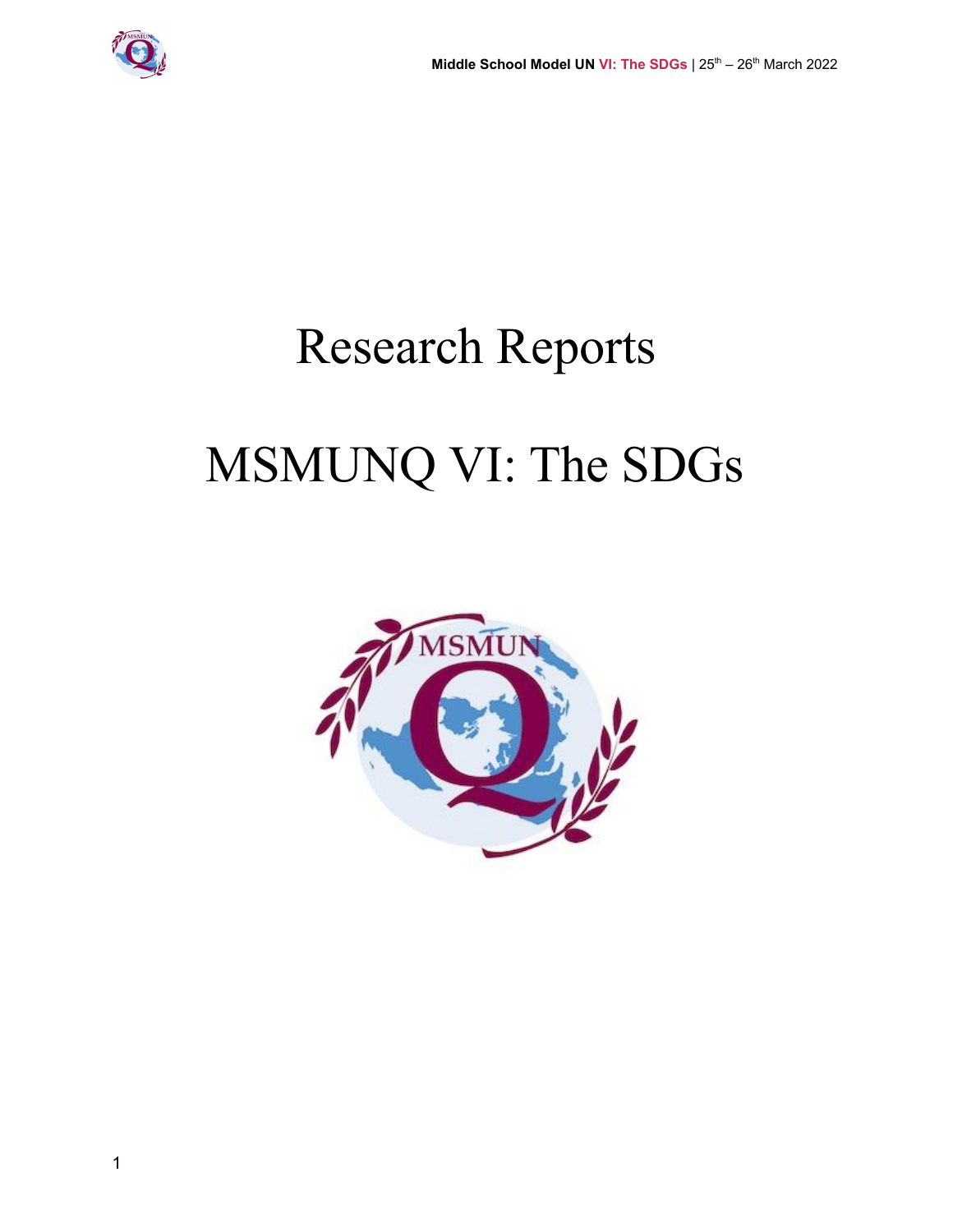

#### **Forum: SDG 5**

**Issue:** Measures to enhance and improve medicare care for women and girls in the Gulf Region



**Student Officer:** Salem Khozestani

**Position:** Head chair

## **PART 1 of the Research Report: Root Causes of the Issue**

What are the root causes of the issue? Use images and videos to give Evidence and Examples to your point

1. What [social factors](https://www.quora.com/What-is-meant-by-sociological-factors-What-are-some-examples) cause this issue? How does it do so?

Gender prejudice continues in health care, despite good intentions. According to a poll taken by TODAY in early 2019, more than half of women say gender discrimination in patient care is a massive problem. One in five women believe their symptoms have been disregarded or dismissed by a healthcare professional, and 17% believe they have been treated differently due to their gender. This is a huge problem in the Gulf because women's issues in healthcare are often believed to not be important or not essential problems, this is mainly due to social stigma around women's health issues and problems. This might be due to cultural or traditional outlook on their roles and purposes in societies.

2. What [economic factors](https://www.quora.com/What-are-five-socioeconomic-factors-that-influence-your-study-choices-and-your-future-career) cause this issue? How does it do so?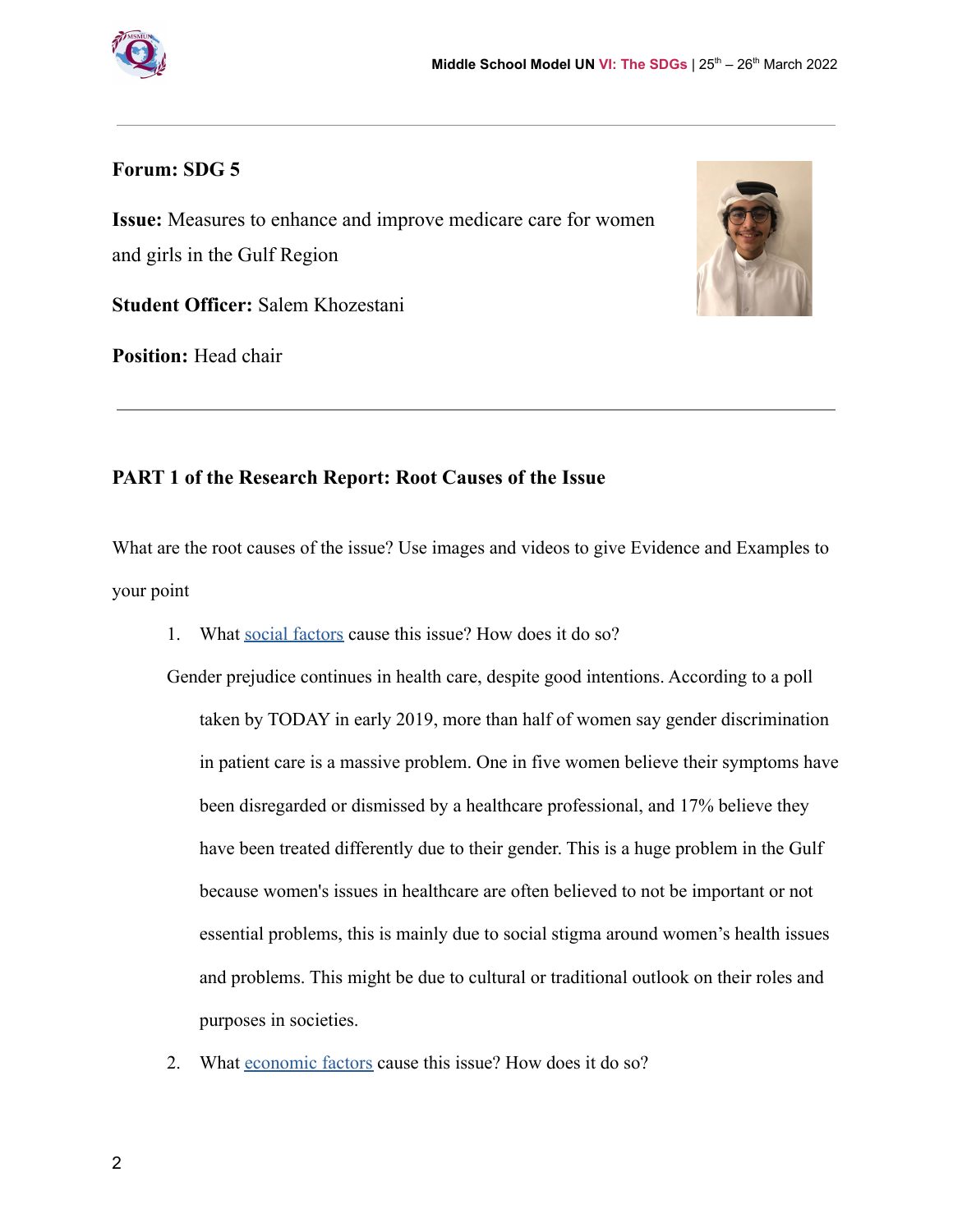

The health-care systems in several Gulf countries have become inefficient over time as resources have become scarce. Many redundancies, over-investment in tertiary care, and neglect of key services such as primary care, health promotion, and education are among the reasons why they are sometimes failing the people. Primarily, the rich and ultra wealthy receive aid when resources are available. In many gulf countries health facilities are outdated and in poor shape. Shortages of drugs, equipment and supplies are common. According to the National Center for Biotechnology Information, "Over 60% of all the GCC country income from sources of natural gas and oil ( which is the main source of income) is invested into the military or back into the gas industry." It is estimated that only around 5% of these countries' Gross Domestic Products (GDPs) is put into medicine or public health.

3. What political factors cause this issue? How does it do so?

One thing that is very common in these countries is a lack of representation from women in higher level positions. In some Gulf states, women have fewer than 10% of parliamentary seats. For example, Kuwait's 2020 elections resulted in men winning all 50 seats. Although this is a problem all over the world, it's especially pressing in the gulf region due to the overwhelming majority of leaders being men, not just only in the political field but in basically all forms of leadership. However, not all the GCC countries face the issue of women leadership roles in politics or medicine, for example, the Mother of the ruling amir Sheikha Moza bint Nasser Al-Missned has helped build the county of Qatar in the most important ways, most significantly being educationally. She co-founded Qatar Foundation which is one of the biggest and most well established educational foundations in the world.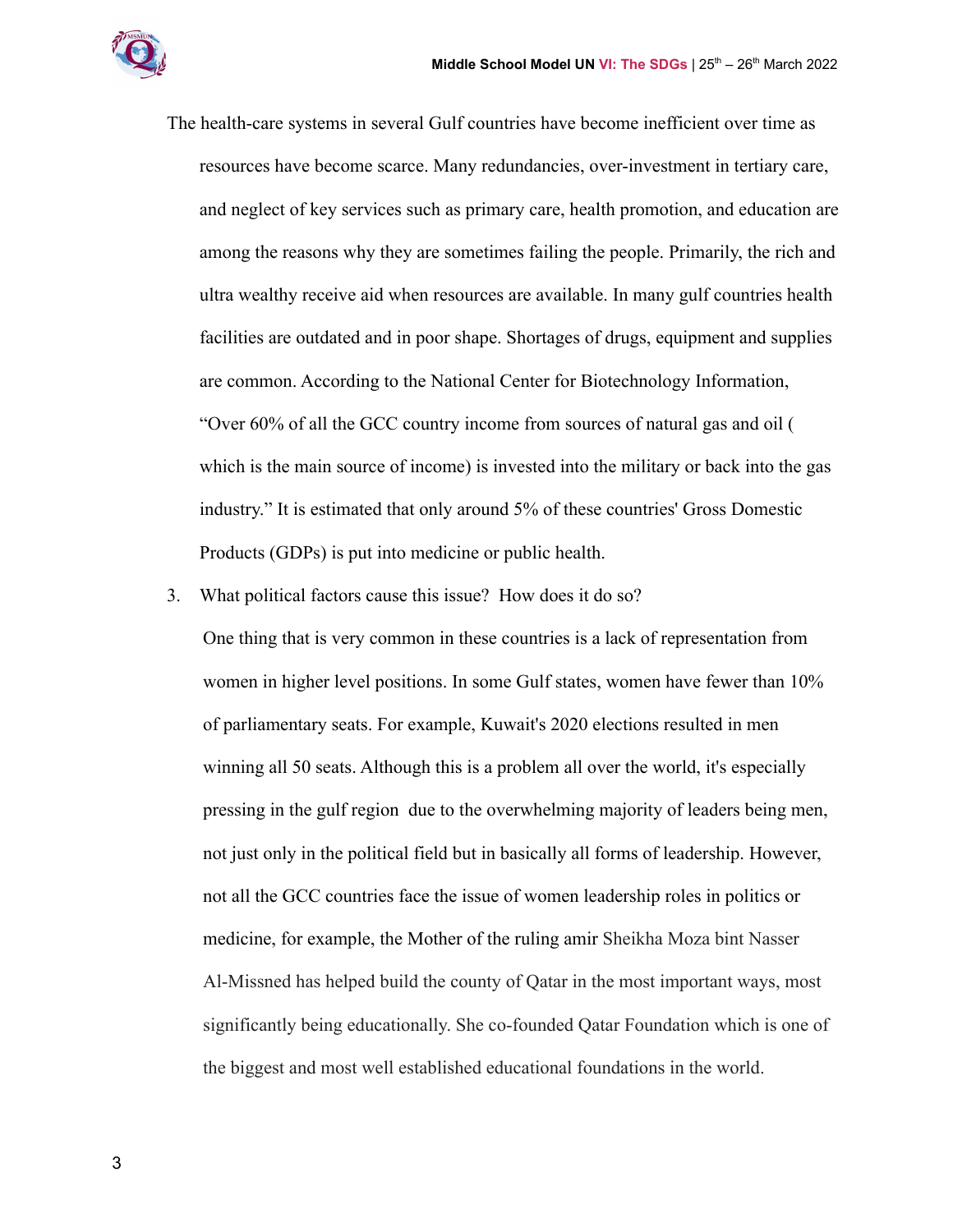

Furthermore, she consistently voices her opinion on political issues that involve Qatar. As another example, there's also Sheikha Ghalia bint Mohammad Al-Thani, who was appointed as the Minister of Public Health in 2008, and Director of Hamad Medical Corporation. Yet on the other side of the spectrum, there are countries like Saudi Arabia , who, according to reports conducted in 2017, have had reports come out which state that, "Women can work in most fields, except those considered not 'suited to their nature', such as construction or garbage collection. Only around 22% of Saudi women are employed and, unfortunately, earn on average 56% of what men make."

- 4. What other factors cause this issue? Health? Such as a pandemic? Physical? Such as Natural Disasters? Show how each of these root caused has contributed to this problem
- There are many other factors that contribute to this problem, and one of them is definitely a social factor. In places like the Kingdom of Saudi Arabia, it is expected that an overwhelming majority of women are at home as housewives and not working, and only 22% of the whole population of women have jobs. when the population of women is 10.2 million. That means that only around 2 million women work, and if this very traditional view of gender roles was not in place, then there would theoretically be a huge amount of economic growth for the countries and the communities.
- 5. How long has this issue been a problem?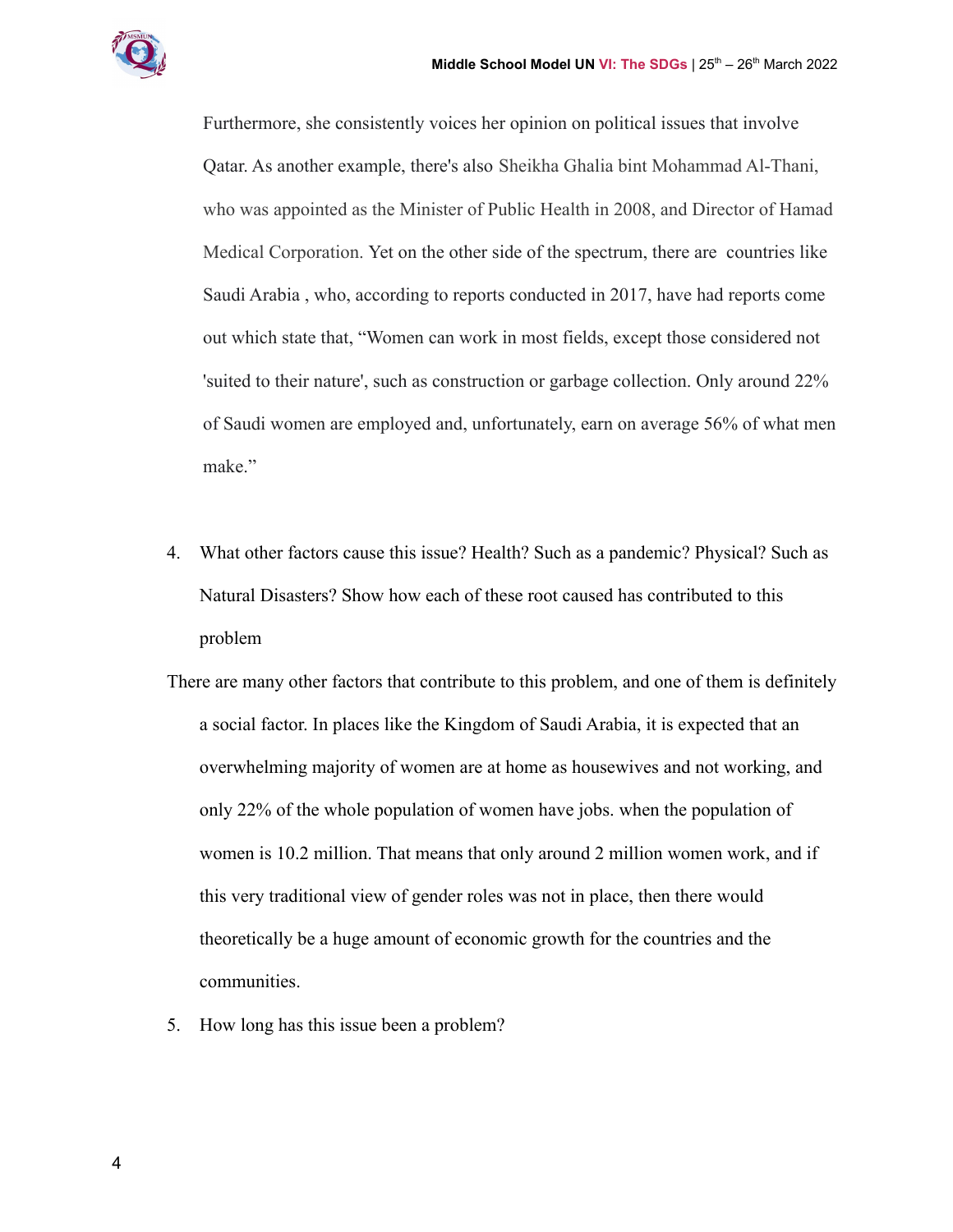

This is a systemic issue that has spanned over hundreds of years and has basically been present since the start of human civilizations. Health care and women have not always been equal in terms of accessibility or proper treatment, but there are other reasons that women don't get proper treatment. In terms of ethnic background, religion, and culture, Arab women tend to be of great diversity. Nonetheless, there are some regional tendencies that have a distinct impact on women's health. Across educational and social lines, Islam and other religious aspects have had a vital impact in women's perceptions and responses to their health requirements. "Of course, cancer screening is necessary... but it won't change the reality that health and disease are in Allah's hands," one Palestinian lady stated in a 2013 research. While religion can provide solace in the face of illness, it may drive some people to delay getting medical help until it is absolutely essential.

6. Why is this issue a problem? Why does it need to be solved at all?

Gender inequality in healthcare has grown increasingly visible in recent years. It's always been around, but studies are now proving how harmful it is to one's general health. According to an article in the journal Critical Care Nurse, gender bias is "prejudice in behavior or treatment towards a person on the basis of their sex. It refers to circumstances in which patients with the same problems are examined, diagnosed, and treated differently and at a lesser quality level because of their gender. Gender bias in healthcare can also take the form of assuming that males and females are the same when there are significant disparities between them. Gender bias in healthcare can be difficult to avoid for both healthcare workers and patients who are at risk of being harmed as a result of it."

5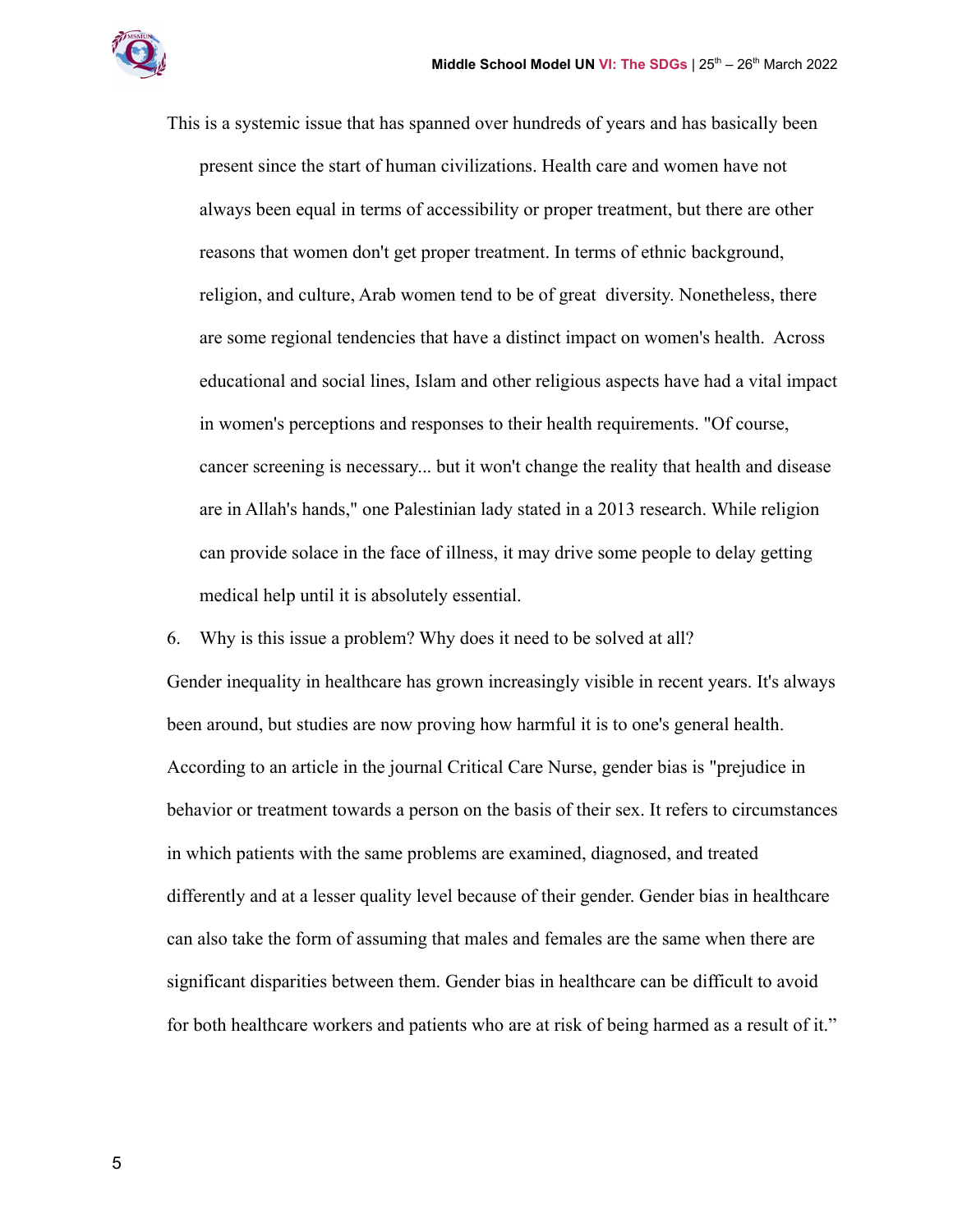

7. Which organizations benefit from the status quo? There aren't really any organizations advocating for gender inequality but there are tons fighting for equality in all ways. Some of these organizations are : (**[UN Women](https://www.unwomen.org/en)**), (**Association for [Women's Rights in Development](https://www.awid.org/)**), (**[Womankind](https://www.womankind.org.uk/index.html) Worldwide**), (**Women for [Women International](https://www.womenforwomen.org.uk/)**), And (**[Equality Now](https://www.equalitynow.org/)**) just to name a few.

8. How do countries benefit from the status quo?

Although no one country would ever admit to not providing equal healthcare or that there is gender bias in healthcare there are some places that unfortunately suffer from this issue, some being Saudi Arabia where as mentioned before men have more and better access to medical care due to the lack of education in health care for female health complications or due to gender bias.

9. Which countries influence this issue the most? How so?

There are many countries that struggle with the issue of healthcare and equality for women and girls. There are not many countries to blame, as this issue is more of a systematic problem, and not directly connected to the government. But there are some countries that have enforced some very powerful legislation to combat the problem of gender inequality as a whole. For example, Iceland is one of the most progressive countries when it comes to the issue of healthcare equality for women and girls, even implementing laws that enforce components to have 40% of board members be composed of women and another law that teaches children from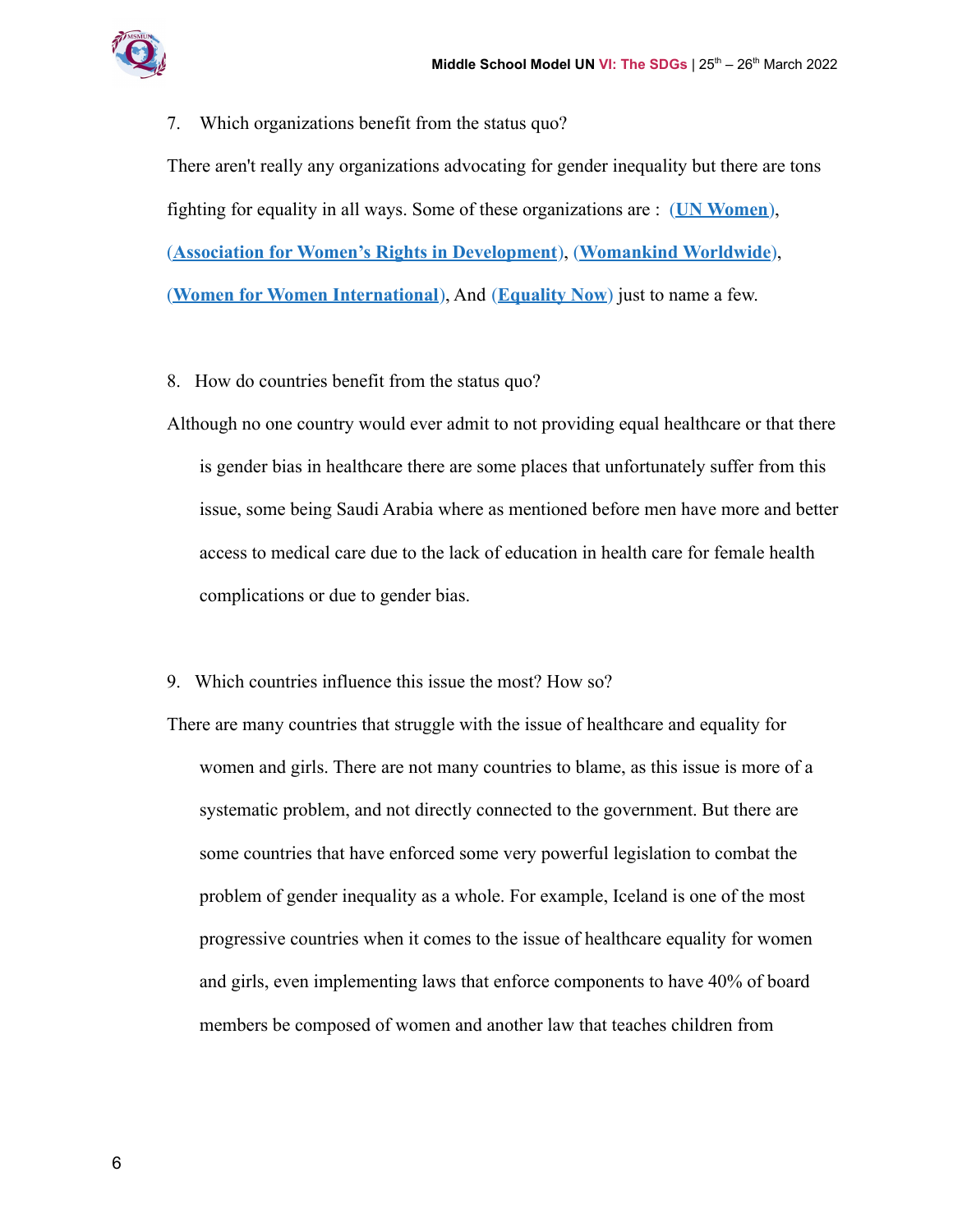

kindergarten all the way to college about the discrimination and gender bias that women face in the healthcare system.

- 10. Which countries/groups are the most impacted by this issue?
- There are numerous countries and regions that are largely affected by this issue . The most affected would have to be Less Economically Developed (LEDC) countries in general, due to a lack of resources and not well educated people - which almost always results in systematic flaws; in the case of healthcare that flaw would be inequality.
- 11. Which countries/groups should take the lead in solving this issue? The GCC comes together very often and the best course of action would be to come together and try to find a solution to the problem as a whole. Seeing as some of the GCC countries already have taken exponential leaps forward on this issue, it is recommended for others to follow suit.

## **PART 2 of the Research Report: UN Treaties/Policies/Resolutions**

This section covers what UN action has been taken to address this issue on the agenda

1. Which resolutions are linked to this issue [ratified?](https://unfoundation.org/blog/post/un-history-what-is-ratification/)

## (**[E/ICEF/2017/16](https://daccess-ods.un.org/access.nsf/get?open&DS=E/ICEF/2017/16&Lang=E)**) **UNICEF GENDER ACTION PLAN, 2018-2021**

(Use this link to find out what resolutions have been made. At the [United Nations Treaty](https://treaties.un.org/) [Collection](https://treaties.un.org/) web-page you can find out which treaties also relate to this issue A list of [UN declarations and conventions can be found](https://research.un.org/en/docs/find) here. The database can be searched by year or by subject.)

2. How far did this resolution solve the issue?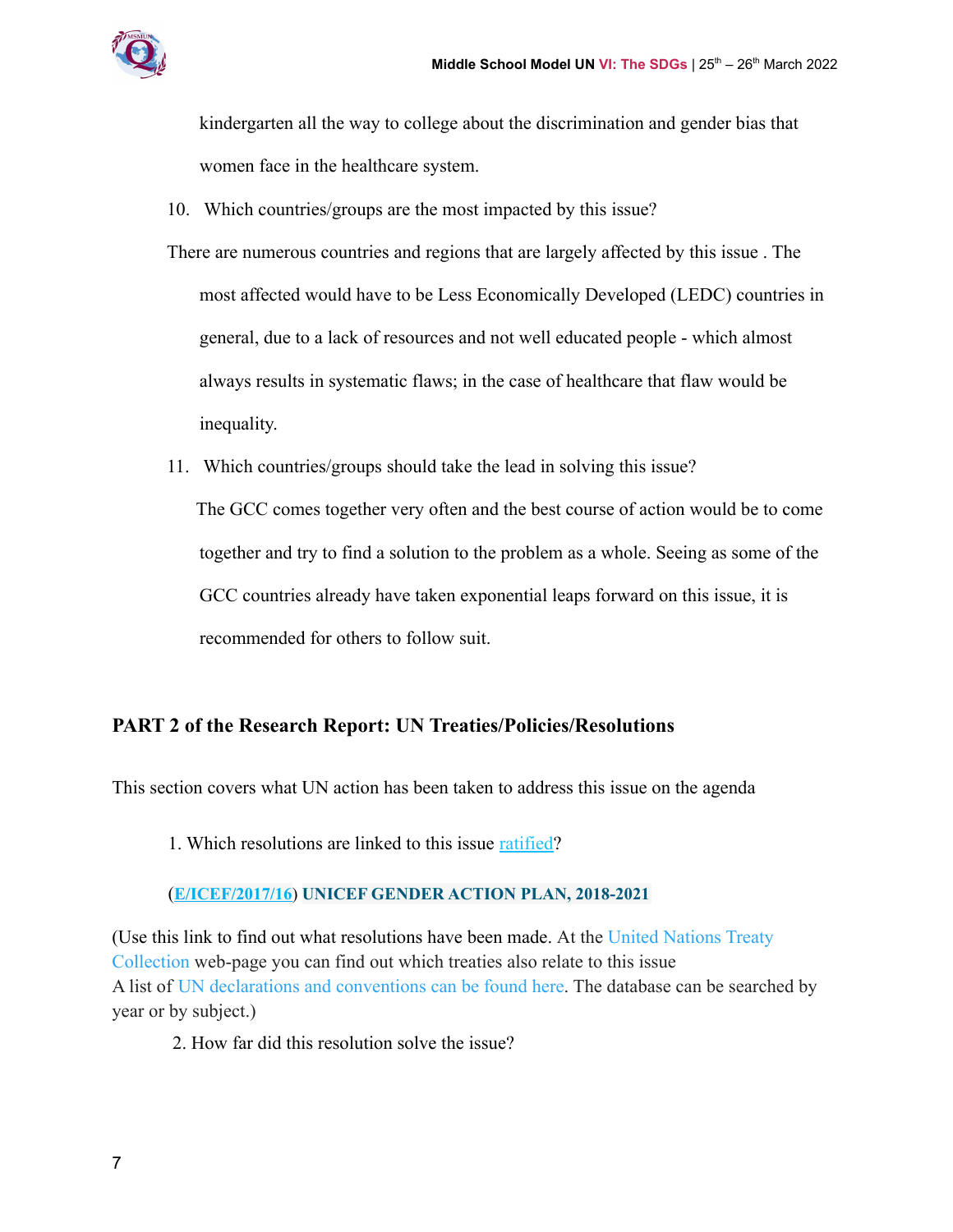

This resolution was very important when ot came to mental and phisycal health of women and girls. What this resolution aimes to do is to try and set plans to achieve in a 4 year time window starting in 2018 till 2021. This resolution also what to learn and reflect on the gender plan that took place between the time of 2014 to 2017 and try to improve upon it. The plan was to give all women opportunities in all fields of leadership and empower them at the same time. They also planned to help the adolescent girls from contracting any medical desiese or issues.

3. Why wasn't this resolution completely effective? Was it blocked by a specific

organization/country? Were there any objections from a major organization

This resolution was passed on the 15th of september 2017 and was put in place as a guide line for future resolutions while also trying to combat health issues that woman face. It was effective in the scene that it set a good structure for the future but weather or not its effective in the realworld is not clear

#### **PART 3 of the Research Report: Possible Solutions**

The solution here would be to implement more women to positions of power. The way this would work is that having women in these high positions would give them the ability to dictate what happens through their perspectives, and this will help solve many issues because only a woman would know what another woman needs in terms of healthcare and access to these necessities.

One pro is that this gives women in these communities and in these social bubbles a chance to step up and speak on behalf of their gender. This would also guarantee more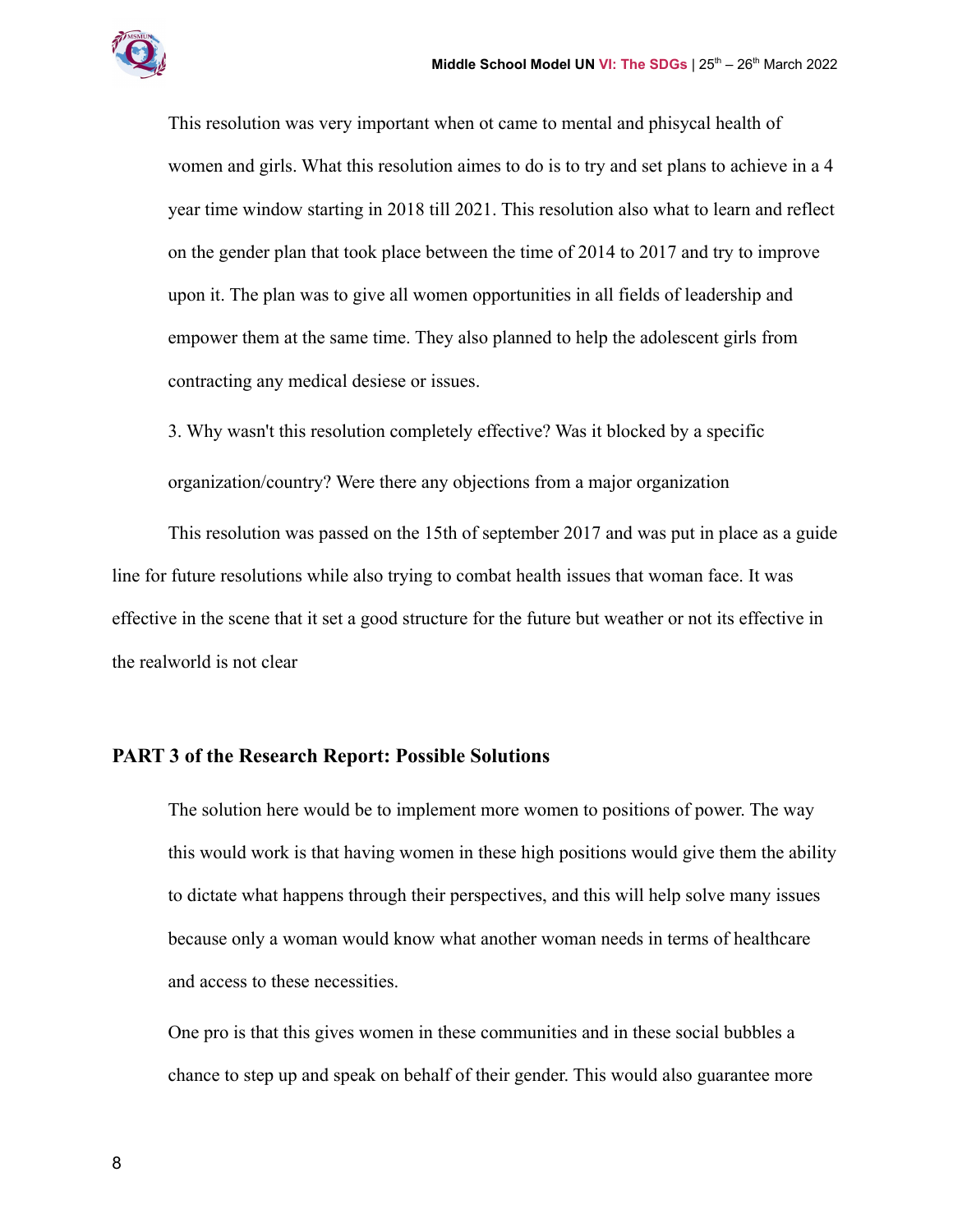

perspective when discussions of a woman's health and wellbeing is on the board. Gulf countries have been known to exclude women in discussions of decision making, so one con might be the push back from some of these governments that are not for change in this way.

Another solution might be trying to implement a system to educate youth and adults on gender equality in STEM fields, encouraging more women into medicine, specifically surgery. It is also essential to improve medical education to show how disease and treatment affects women and men differently, as most diagnoses are based on Caucasian mens bodies, meaning that women and other marginalized communities are more misdiagnosed. Implementing mandatory gender discrimination programs for working adults to educate them on the topic is also helpful.

Pro: improving the education system for medical practitioners will result in fewer malpractice cases

Con: Changing the education field is a slow process that may take many years to effect.

## **PART 4 of the Research Report: Bibliography**

"7 Laws That Show Why Iceland Ranks First for Gender Equality." *Global Citizen*, 2018, [www.globalcitizen.org/es/content/7-iceland-feminist-law-women/.](http://www.globalcitizen.org/es/content/7-iceland-feminist-law-women/)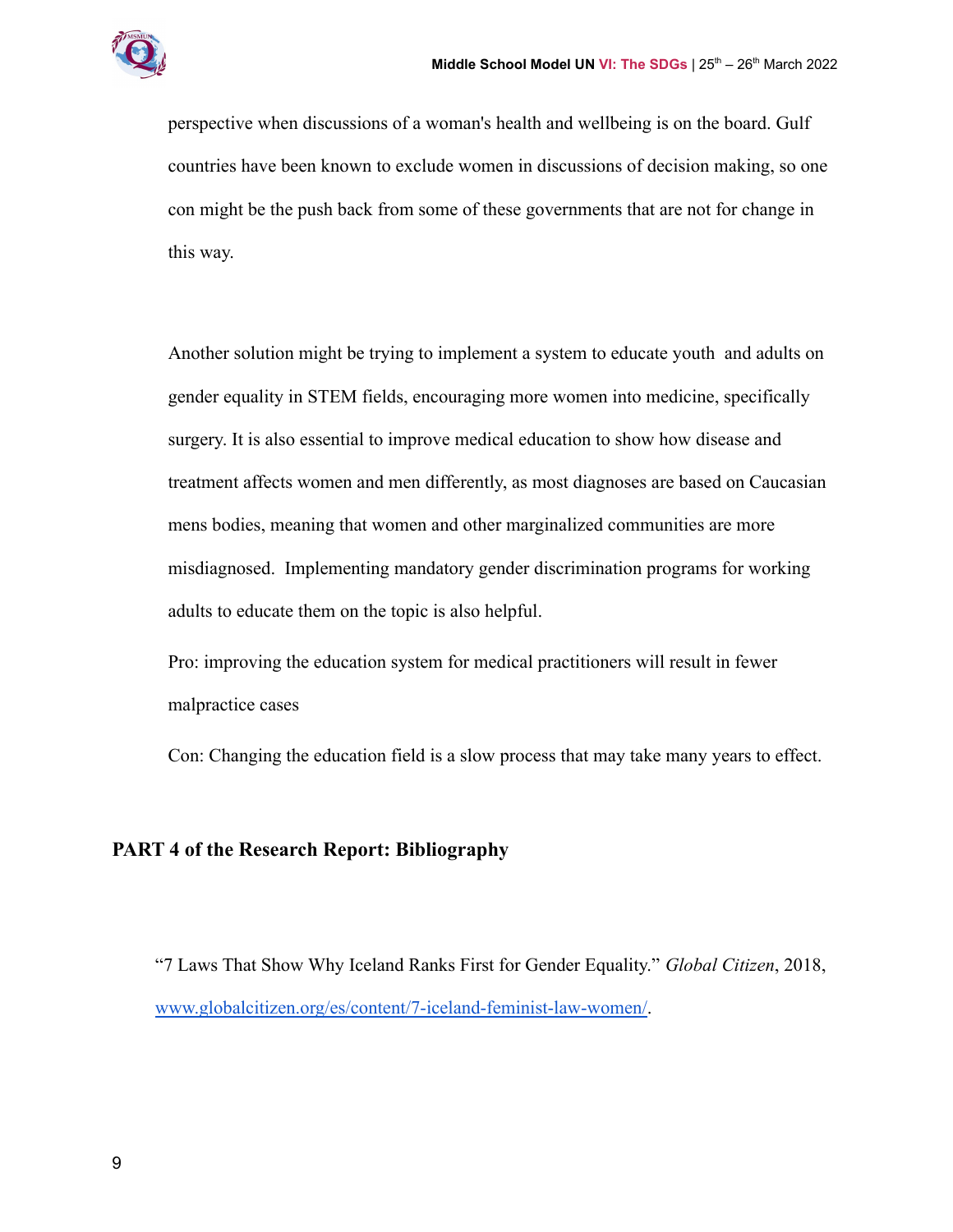

"25 Organizations Fighting for Gender Equality." *Human Rights Careers*, 11 May 2020, [www.humanrightscareers.com/magazine/organizations-gender-equality/](http://www.humanrightscareers.com/magazine/organizations-gender-equality/).

"Qatar." *Qatari Women*, QatarGov, mofa.gov.qa/en/qatar/history-of-qatar/qatari-women.

Al-Ubaydli, Omar. "Why Does the Gulf Lack Female Leaders? Data Has the Answers." *Al Arabiya English*, Al Arabiya English, 16 Dec. 2020,

[https://english.alarabiya.net/views/news/middle-east/2020/12/16/Why-does-the-Gulf-lack-f](https://english.alarabiya.net/views/news/middle-east/2020/12/16/Why-does-the-Gulf-lack-female-leaders-Data-has-the-answers) [emale-leaders-Data-has-the-answers](https://english.alarabiya.net/views/news/middle-east/2020/12/16/Why-does-the-Gulf-lack-female-leaders-Data-has-the-answers)

Khoja, Tawfiq, et al. "Health Care in Gulf Cooperation Council Countries: A Review of Challenges and Opportunities." *Cureus*, Cureus, 21 Aug. 2017,

[www.ncbi.nlm.nih.gov/pmc/articles/PMC5650259/.](http://www.ncbi.nlm.nih.gov/pmc/articles/PMC5650259/)

Nowicka, Wanda. "Factors Affecting Women's Health in Eastern and Central Europe." *United Nations*, United Nations, [www.un.org/womenwatch/daw/csw/factors.htm](http://www.un.org/womenwatch/daw/csw/factors.htm).

"Transforming Primary Health Care for Women - Part 2: The Path Forward." *Transforming Primary Health Care for Women, Part 2: Path Forward | Commonwealth Fund*, 16 July 2020,

[www.commonwealthfund.org/publications/fund-reports/2020/jul/transforming-primary-hea](http://www.commonwealthfund.org/publications/fund-reports/2020/jul/transforming-primary-health-care-women-part-2-path-forward) [lth-care-women-part-2-path-forward.](http://www.commonwealthfund.org/publications/fund-reports/2020/jul/transforming-primary-health-care-women-part-2-path-forward)